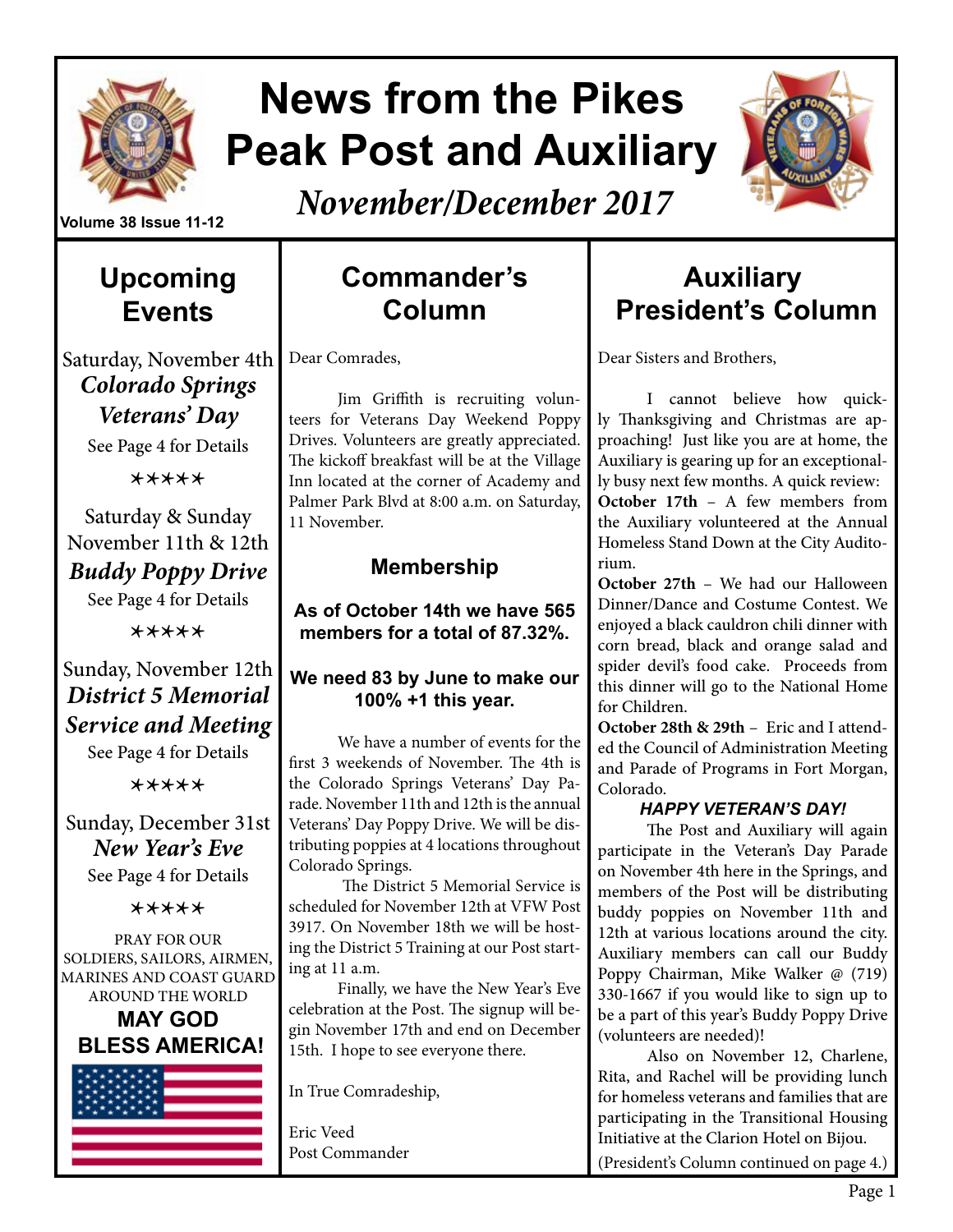#### **VFW Post 4051 Officers For 2017-2018**

# **VFW Post 4051 Auxiliary Officers For 2017-2018**

 Commander Eric Veed Senior Vice Commander Junior Vice Commander Shai Bardfield Quartermaster Joe Cormier Adjutant Duane Knutson Chaplain James Griffith Staff Judge Advocate Dr. D. J. Alberts Surgeon LeRoy Jensen Service Officer Lance Dyar Officer of the Day Brian Michaud<br>Trustee #1 Barb Bacon Trustee #2 John Mazzella Trustee #3 Barbara Green Guard Valerie Bernal House Committee Rick Archuleta, Chairman

 $\overline{\phantom{a}}$ 

Ways and Means Barbara Green

 Buddy Poppy Jim Griffith **Community Activities** Barbara Green Bingo Games Manager Eric Veed Membership Eric Veed Legislative Kent Lambert Public Affairs **Ron Marshall**  Voice of Democracy Amy Earley Patriot Pen Amy Earley<br>ROTC/IROTC Dr. Chris Lii Scouts Dr. Chris Linski Teacher of the Year Barbara Green National Home Dr. Chris Linski Safety Bill Vanaman Honor/Color Guard Captain Brian Michaud Entertainment John Mazzella Webmaster Bill Thomas<br>
Flag Committee Rick Archule Adopt a Unit POC Paige Lanier

Barb Bacon Barbara Green Joe Cormier Jerry Walter LeRoy Jensen Joe Cormier Jerry Walter Rick Archuleta Americanism Al Andrews Bill Vanaman Dr. Chris Linski Rick Archuleta/LeRoy Jensen

#### **Editorial Staff**

Post Commander Eric Veed Editor Bill Thomas Assistant Editor Ron Marshall

President Tami Veed<br>
Senior Vice President Charlene Cormier Senior Vice President **Junior Vice President Tina Stemen** Secretary/Treasurer Rachel Brown Chaplain Rita Christensen<br>
Carol Archuleta<br>
Carol Archuleta Guard Carol Knutson Patriotic Instructor Carol Knutson Trustee #1 Carol Knutson Trustee #2 Rita Christensen Trustee #3 Mike Walker Americanism Vina Candia Buddy Poppy Mike Walker Cancer Aid Rachel Brown Community Service Tina Stemen Facebook/Webpage Tami Veed Games Manager Rita Christensen Hospital Tami Reed Legislative Rachel Brown Membership/Leadership Charlene Cormier National Home Charlene Cormier Veterans & Family Support All Members Voice of Democracy Vacant Patriot Pen Vacant

 $\overline{\phantom{a}}$ 

 $\overline{\phantom{a}}$ 

Carol Archuleta

# **Post Membership**

*For any of our members that recruit two or more members (annual or life) with their paid dues, you will receive a free dinner/dance ticket at the Friday night dinner/dances.*

*For any active duty members; if they pay the first year, they will receive the second year free.*

# **TO REPORT A DEATH**

To report a death of a Post member, please contact Chaplain James Griffith, (719) 632-9874 or for an Auxiliary member, contact Chaplain Rita Christensen, (719) 598- 0613. Also, you may leave information either at the club or on the bulletin board so that proper follow-up can be taken. Please include: Name of Deceased; Date of Call; Date of Services; Funeral Home (if known); Your Name, Phone Number and/or Other Point of Contact.

 $\overline{\phantom{a}}$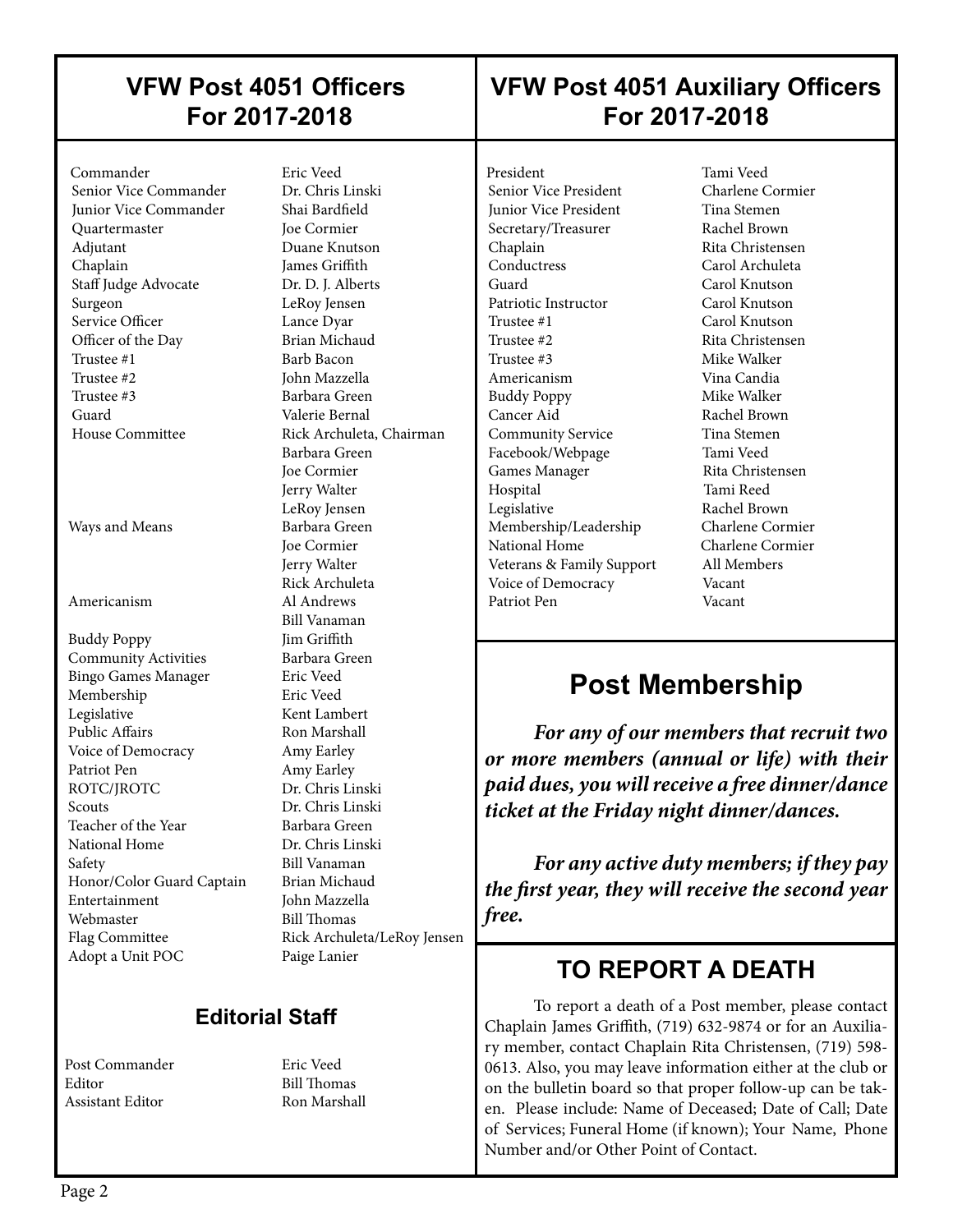# **Chaplain's Report**

**"Though force can protect in emergency, only justice, fairness, consideration, and cooperation can finally lead men to the dawn of eternal peace."** 

President Dwight David Eisenhower

"When they came to the crowd, a man came up to Jesus, falling on his knees before Him and said, Lord, have mercy on my son, for he is an epileptic and is very ill; for he often falls into the fire and often into the water. I brought him to your disciples, and they could not cure him. And Jesus answered and said, "You unbelieving and perverted generation, how long shall I be with you? How long shall I put up with you? Bring him here to Me." And Jesus rebuked him, and the demon came out of him, and the boy was cured at once. Then the disciples came to Jesus privately and said, "Why could we not drive it out? And He said to them, Because of the littleness of your faith; for truly I say to you, if you have faith the size of a mustard seed, you will say to this mountain, 'Move from here to there,' and it will move; and nothing will be impossible to you. But this kind does not go out except by prayer and fasting." Matthew 17:14-21

Two World Wars, the Korean War, the Vietnam War, military actions in Panama and Grenada, the Persian Gulf War, the Cold War, the Iraq and Afghanistan Wars and a myriad of other conflicts and actions have come and gone since the creation of the VFW and we still are without peace. Our collective service has been long, hard and many times painful, but peace still seems to elude us. Some in our world say that any sort of lasting peace is an impossibility based on reasons that range from the theological (we are all fallen imperfect creatures), to the economic (there are too few resources that we all compete for in the world), to the anthropological (we are critters who need to eat and are not all that picky about it), to the psychological (our more basic animal needs invariably override the higher angels of our nature). It seems even when we want to do good we somehow mess it up and cry out like the Apostle Paul "O the good that I want to do I can't."

Our greatest leaders have seen this process of force being needed in an emergency and winning only to see peace escape and evade our grasp. The qualities that we need to succeed in peace: internationally, nationally and personally - the justice, fairness, consideration and cooperation that General Eisenhower spoke of come only when we recognize that we just don't have it in us, and then in humility and faith turn to God and ask for what we need to turn our swords into plowshares.

The leaven of faith works slowly in the lives of men and nations, but it works far better than violence. In his 2011 book "The Better Angels of Our Nature: Why Violence Has Declined" author Steven Pinker traces the decline (not the increase) of violence in society since the end of the Middle Ages right up until today. Pinker believes that this trend is mainly due to the centralization of legal power into the hands of nations not diffused in feudal lords or mobs. He also attributes a more peaceful world to the extension of rights as seen in our own Bill of Rights. What he does not make clear is why this happened. Although our Bill of Rights has a long legal history tracing back passed the English Magna Carta, the unalienable rights declared in our Declaration of Independence, that we prize and defend, are endowed by our Creator who has made all mankind equal. Our world more than ever needs mustard seed faith in a God who can move mountains and can move that most difficult obstacle - the human heart to prayer and peace.

Our VFW Ritual Closing Prayer starts "Almighty God, the hour has come when we must part. We commit ourselves to Thy care." We pause to remember our Post Comrades: Dale Brown, Cloyd Brunson, Larry McDermid, Bruce Morrell, Clovis Rodelander, José Romero, Alvin Simon, William Stephens, Loretta Struthers, and James West. and Auxiliary Members: Caroline Finch and Rosemary Kuman to commit them to Thy care.

Call me at 719-200-8223 if I can be of assistance.

Sincerely James Griffith Post Chaplain

# **Auxiliary Chaplain's Column**

Dear Auxiliary Members,

A sympathy card was sent to the family of Life Member Caroline Finch and the Auxiliary Charter was draped in her memory at our September meeting. A sympathy card was mailed to the family of Life Member Rosemary Kuman and a memorial contribution was sent to the Pikes Peak Humane Society in her name. The Auxiliary Charter was draped in her memory at our October meeting. Post 4051 past Commander José Romero passed away on October 11th and a sympathy card was sent to his wife Jessie. A sympathy card was sent to Steve Cormier on the loss of his wife.

A friend of the Post, Ted Ellem, passed away in his beloved homeland, Australia, on September 11th. Ted served in the Australian Army in Vietnam. He will be sadly missed and fondly remembered by his many friends of Post 4051. A sympathy card was sent to his two daughters, Cynthia Kilmartin and Fiona Miller.

Sincerely, Rita Christian Auxiliary Chaplain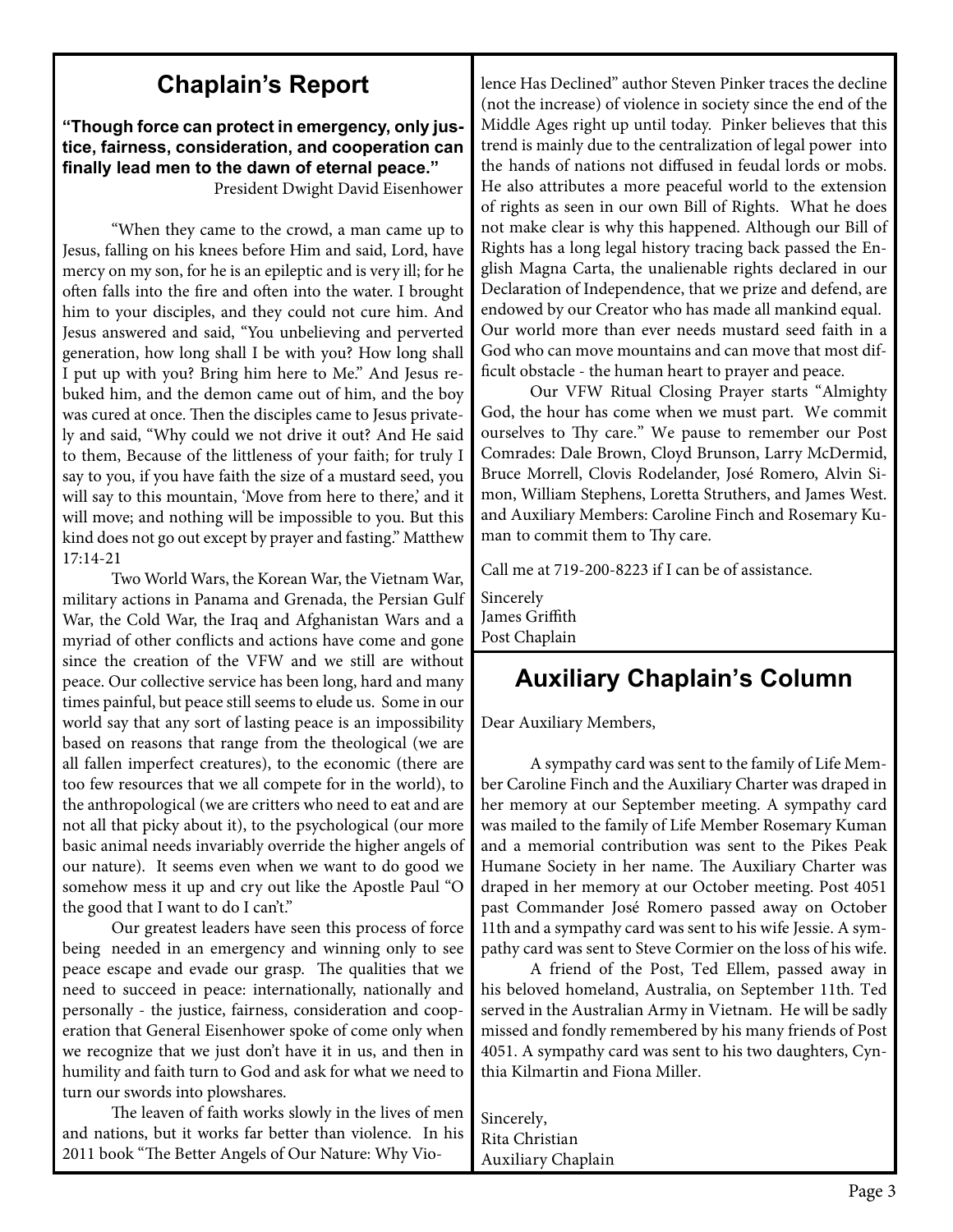# **Colorado Springs Veterans Day Parade**

Saturday, November 4, 2017. Parade begins at 10:00 a.m. We will meet at the Post for coffee, donuts and a round table meeting at 7:30 a.m. and then move to our starting position.

## **District 5 Memorial Service and Meeting**

Sunday, November 12, 2017 at VFW Post 3917. Lunch is at 12:00 p.m. followed by a Memorial Service at 1:00 p.m. The District meeting starts at 2:00 p.m.

# **Buddy Poppy Program**

 Please remember our Poppy Distribution this Veterans Day weekend. We will plan on handing out poppies on Saturday, 11 November, and Sunday, 12 November, 2017. The breakfast is at 8 a.m. on Saturday, 11 November, at the Village Inn on the corner of Academy and Palmer Park. See you there!

Sincerely, James Griffith Post Chaplain



#### **New Year's Celebration**

The canteen opens at 5:30 p.m.for cocktails. A prime rib dinner will be served from 6:30-7:30 p.m. which includes shrimp cocktail, caesar salad, baked potato, green beans, rolls & butter, and cheese cake.

Dancing with the Springs Band begins at 8 p.m. and ends at midnight. There will also be door prizes, raffle items, a 50-50 drawing, and party favors.

Champagne & sparkling cider toasts at 10 p.m., 11 p.m. & Midnight.

- **RSVP from Nov 17th to Dec 15th;**
- **• CASH or CHECKS ONLY at signup:**
- **• \$45 Per Person for Dinner & Dance**
- **• \$25 Per Person for Dinner Only or Dance Only**
- **•** *Free photos to be taken by Ron Jones*

Please provide names, phone numbers, and total number of people at your table.

(Auxiliary President's Column cont'd)

**November 12th** – District 5 Meeting and Memorial Service at VFW Post 3917.

**November 17th** – Thanksgiving Dinner/Dance and Bake Sale starting at 5 p.m.

**November 18th** – Our Post will host the next District 5 training session beginning at 11 a.m.

**December 15th** – Christmas Dinner/Dance and Bake sale starting at 5 p.m.

**Auxiliary Meetings** – Saturday, November 11 and Saturday, December 9, 2017. Ways and Means @ 9:30 am, Coffee and Chat @ 10:00 am and Meeting @ 10:30 am. The Past Presidents will host a luncheon after our December meeting. Please come join us!!

Thank you to all the annual members that have paid their dues thus far! Remember, those that have not paid yet, they are due by December 31, 2017.

Please call Charlene (719) 578-1429 or Tami (719) 238-3543 if you are able to volunteer your time and talents in helping us out in the kitchen or anything else you might be interested in. You may also email me with any comments or suggestions. Follow us on Facebook too – VFW Auxiliary Post 4051 @lavfw4051.

Our sympathy is extended to those who have lost a loved one and get well wishes to those who are under the weather.

As always, I remain loyally yours,

Tami Veed Auxiliary President 2017-2018 Cell - (719) 238-3543 Email - president@VFW4051.us



# **Home-Made Pies to Order!**

The Auxiliary will be taking home-made pie orders for Thanksgiving. All pies are \$8.00. Pick your flavor from pumpkin pie, fruit pie, or cream pie.

Simply place your order prior to November 13, 2017 by calling Mrs. Charlene Cormier at (719) 578-1429.

There will also be a sign-up sheet at the bar. Your fresh pies will be available for pick up on November 22nd at the Post from 9:00 a.m. to 12:00 noon.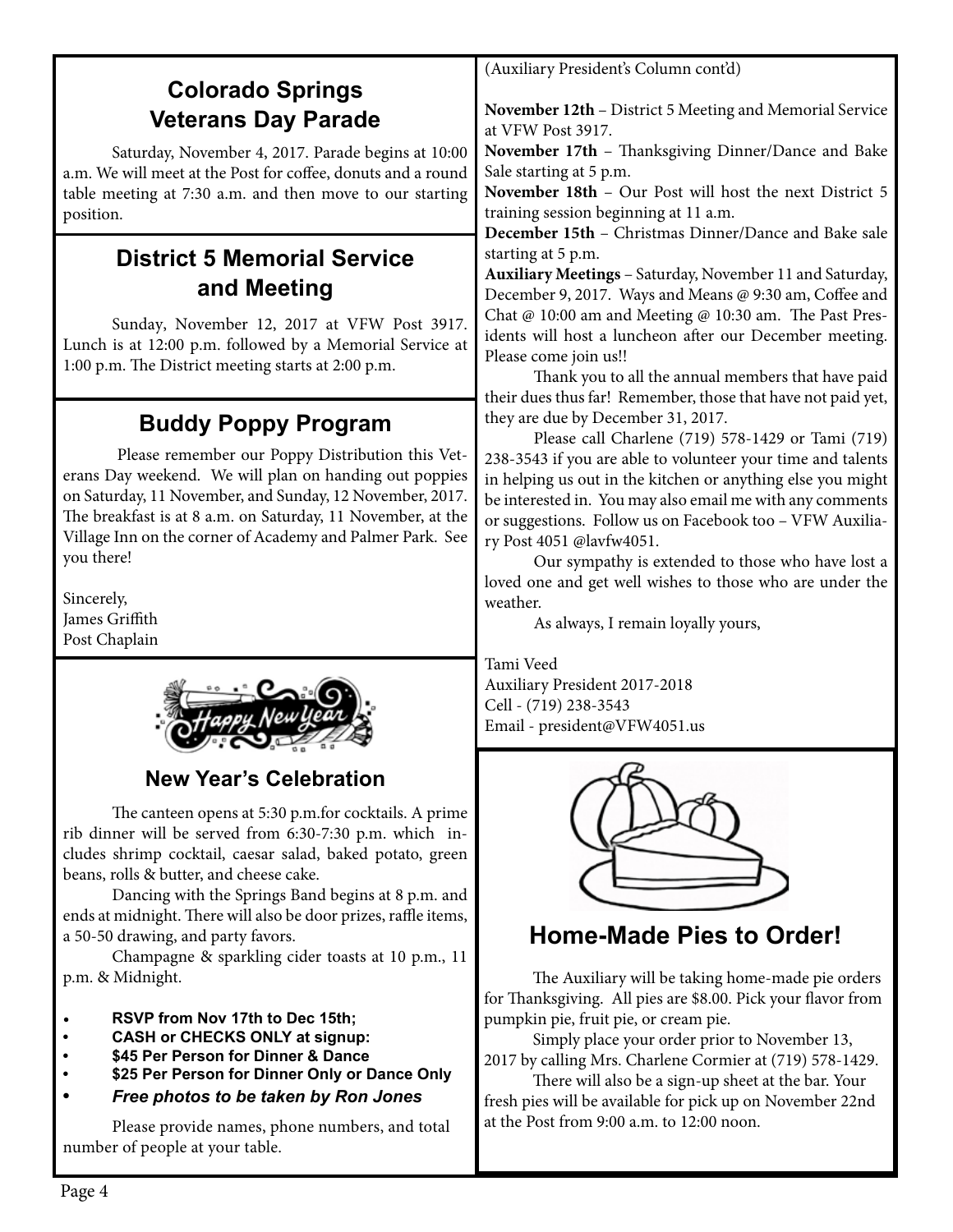# **Chairman of the House Committee's Column**

 We have the best VFW Post in Colorado Springs, but our membership numbers are in decline. Now is the time to address this problem; we need to come together and do what we can to help recruit new members.

By the time this newsletter reaches our Post members, Halloween will have passed, and the holidays will soon be here along with the winter weather.

 We are doing what we can to keep up with repairs and any needs that are required to keep our Post building in good condition. We are working hard to keep our members informed on what's happening at our Post. We welcome any ideas or concerns that any of our members may have.

 In closing, we wish everyone the happiest of Holidays for 2017.

Yours in Service,

Chairman, Rick Archuleta

Board members: LeRoy Jensen, Jerry Walter, & Joe Cormier

Alternates: Duane Knutson & Ron Marshall

#### **Colorado Springs Homeless Veterans Stand Down**

I want to thank you all for so generously supporting the October 17, 2017 Colorado Springs Homeless Veterans Stand Down. Thanks to your efforts, we served 198 veterans of which 113 were homeless and 85 were needy but not homeless. Families in need were provided 7 hotel rooms used with a total of 21 people which includes 10 veterans and 7 children ages 18, 15, 12, 12, 5, 4, and 6 months. Many meals for the families are also being provided.

Also please mark your calendar and save the date for October 16, 2018 for the 20th Annual Colorado Springs Homeless Veterans Stand Down.

Sincerely, James Griffith Post Chaplain

#### **What is Americanism/ Patriotism?**

- Love of country
- Devotion and loyalty to its institutions and ideals
- Eagerness to defend it against all enemies
- Allegiance to the Flag
- Desire to secure the blessings of liberty



**Post Dale Brown, Cloyd Brunson, Larry McDermid, Bruce Morrell, Clovis Rodelander, José Romero, Alvin Simon, William Stephens, Loretta Struthers, and James West.**

#### **Auxiliary Caroline Finch and Rosemary Kuman**

Each of our departed Comrades made a special contribution to our Nation, our Community, and our Post.

Sincerely, James Griffith Post Chaplain

Surgeon's Report

# **Post Surgeon's Report**

Dear Comrades:

Get well cards were sent to Page Lanier and Jean Plank.

Thank you all for letting me know whenever one of our veterans is in ill health or in the hospital. We need to keep them all in our hearts and prayers!

We have also accepted and delivered soiled and unservicable flags to American Legion Post 209 for disposal.

Thanks to the many of you who have stepped up and brought in canned goods and dry packaged food for the Silver Key box. This is very much appreciated!

#### **Remember, if you can bring in just one or two items each time you come to the Post, it really, really helps!**

Sincerely, LeRoy Jensen Post Surgeon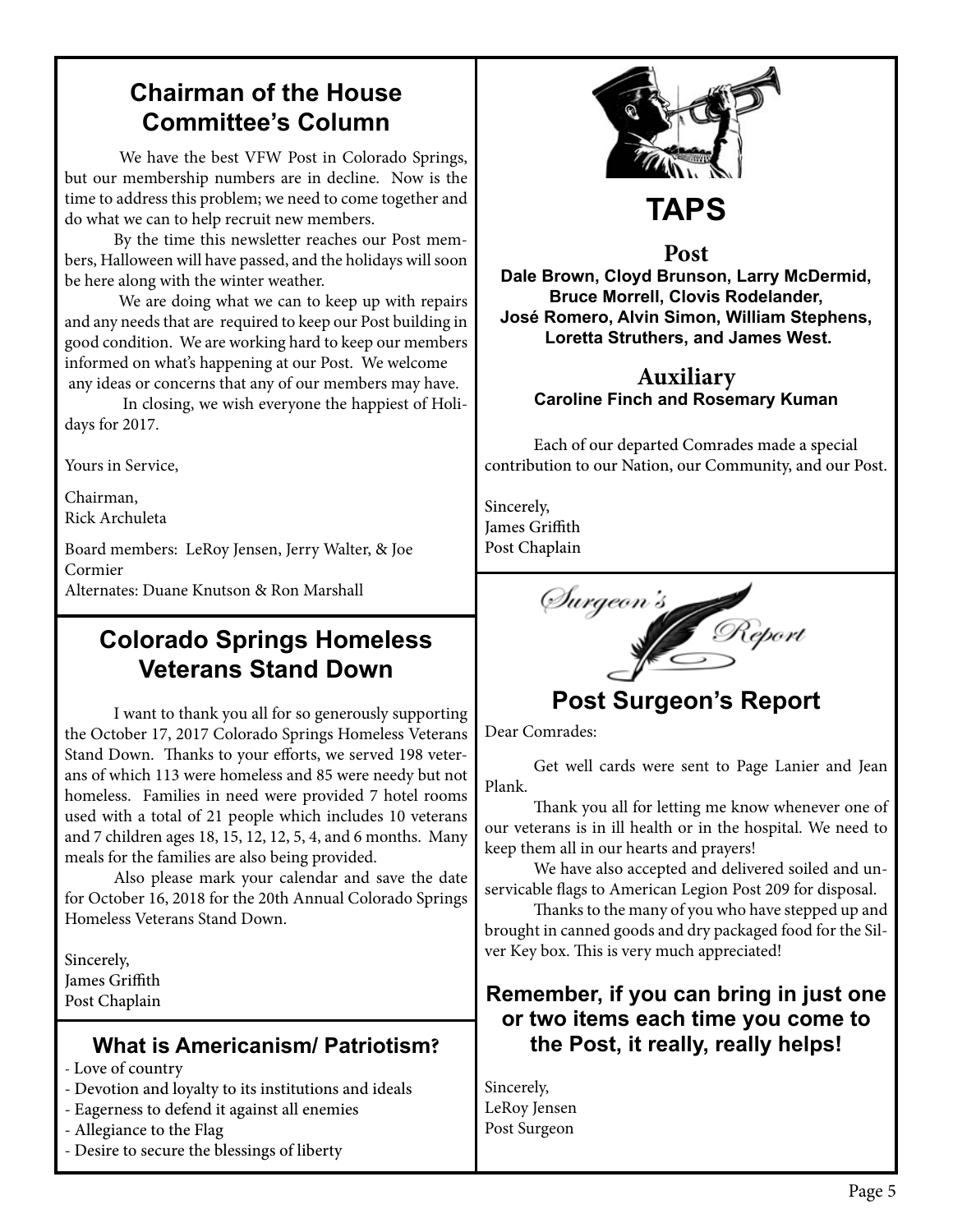| NOVEMBER 2017<br><b>DANCE 7 TO 10 PM \$10.00</b><br><b>DINNER 6 PM \$10.00</b>                               |                                    |                                    |                                                                                    |                                                                                           |                                                                                                                                            |                                                                                                                                                                   |  |  |  |
|--------------------------------------------------------------------------------------------------------------|------------------------------------|------------------------------------|------------------------------------------------------------------------------------|-------------------------------------------------------------------------------------------|--------------------------------------------------------------------------------------------------------------------------------------------|-------------------------------------------------------------------------------------------------------------------------------------------------------------------|--|--|--|
| Sunday                                                                                                       | Monday                             | Tuesday                            | Wednesday                                                                          | Thursday                                                                                  | Friday                                                                                                                                     | Saturday                                                                                                                                                          |  |  |  |
| (NOTE)<br><b>Reservations</b><br>Required<br><b>For</b><br><b>Dinner</b><br>Call<br>$(719) 632 - 9874$       |                                    |                                    |                                                                                    | $\overline{2}$                                                                            | 3<br>Dinner/Dance<br><b>Meatloaf</b><br>David<br>Hudson<br><b>Ballroom</b><br>Open 4 to 11                                                 | 4<br><b>Veterans</b><br>Day Parade<br>See Page 4 for<br>Details<br><b>Post Closed</b><br><b>Available For</b><br><b>Rental Events</b>                             |  |  |  |
| 5                                                                                                            | 6                                  | 7                                  | 8                                                                                  | 9                                                                                         | 10                                                                                                                                         | 11                                                                                                                                                                |  |  |  |
|                                                                                                              |                                    |                                    | Friends of the<br>Post Mtg 4 P.M.                                                  | Open 4 to 7                                                                               | No Dinner/<br>Dance Only                                                                                                                   | <b>Aux Meeting</b><br>Coffee/Treats                                                                                                                               |  |  |  |
| <b>Post</b>                                                                                                  | <b>Post</b>                        | <b>Post</b>                        | Post                                                                               | Salsa!!!                                                                                  | <b>Springs</b>                                                                                                                             | 9:30 A.M.                                                                                                                                                         |  |  |  |
| <b>Closed</b>                                                                                                | <b>Closed</b>                      | <b>Closed</b>                      | <b>Closed</b><br><b>Available for</b><br><b>Rental Events</b>                      | 8:30 to<br>Midnight<br>\$10.00 Cover<br>Charge                                            | Open 4 to 11                                                                                                                               | Meeting<br>10:30 A.M.<br><b>Post Closed</b><br><b>Available For</b><br><b>Rental Events</b>                                                                       |  |  |  |
| 12                                                                                                           | 13                                 | 14                                 | 15                                                                                 | 16                                                                                        | 17                                                                                                                                         | 18                                                                                                                                                                |  |  |  |
| District 5<br><b>Memorial</b><br><b>Meeting</b><br>See Page 4 for<br>Details<br><b>Post</b><br><b>Closed</b> | <b>Post</b><br><b>Closed</b>       | <b>Post</b><br><b>Closed</b>       | <b>Post</b><br><b>Closed</b><br><b>Available for</b><br><b>Rental Events</b>       | Open 4 to 7<br>Salsa!!!<br>8:30 to<br>Midnight<br>\$10.00 Cover<br>Charge                 | Dinner/Dance<br><b>Roast Turkey</b><br><b>Thanksgiving</b><br><b>Dinner</b><br>(Aux) & Bake Sale<br><b>Carlos</b><br>Crull<br>Open 4 to 11 | <b>Marine</b><br>Corps League<br><b>Meeting</b><br>Breakfast 8:00 a.m.<br>Meeting 9:00 a.m.<br><b>Post Closed</b><br><b>Available For</b><br><b>Rental Events</b> |  |  |  |
| 19                                                                                                           | 20                                 | 21                                 | 22                                                                                 | 23                                                                                        | 24                                                                                                                                         | 25                                                                                                                                                                |  |  |  |
| <b>Post</b><br><b>Closed</b>                                                                                 | Post<br><b>Closed</b>              | <b>Post</b><br><b>Closed</b>       | <b>Post</b><br><b>Closed</b><br><b>Available for</b><br><b>Rental Events</b>       | Thanksgiving<br>Open 4 to 7<br>Salsa!!!<br>8:30 to<br>Midnight<br>\$10.00 Cover<br>Charge | No Dinner/<br>Dance Only<br><b>Springs</b><br>Open 4 to 11                                                                                 | <b>Post</b><br><b>Closed</b><br>Available for<br><b>Rental Events</b>                                                                                             |  |  |  |
| 26<br><b>Post</b><br><b>Closed</b>                                                                           | 27<br><b>Post</b><br><b>Closed</b> | 28<br><b>Post</b><br><b>Closed</b> | 29<br><b>Post</b><br><b>Closed</b><br><b>Available for</b><br><b>Rental Events</b> | 30<br>Open 4 to 7<br>Salsa!!!<br>8:30 to<br>Midnight<br>\$10.00 Cover<br>Charge           |                                                                                                                                            |                                                                                                                                                                   |  |  |  |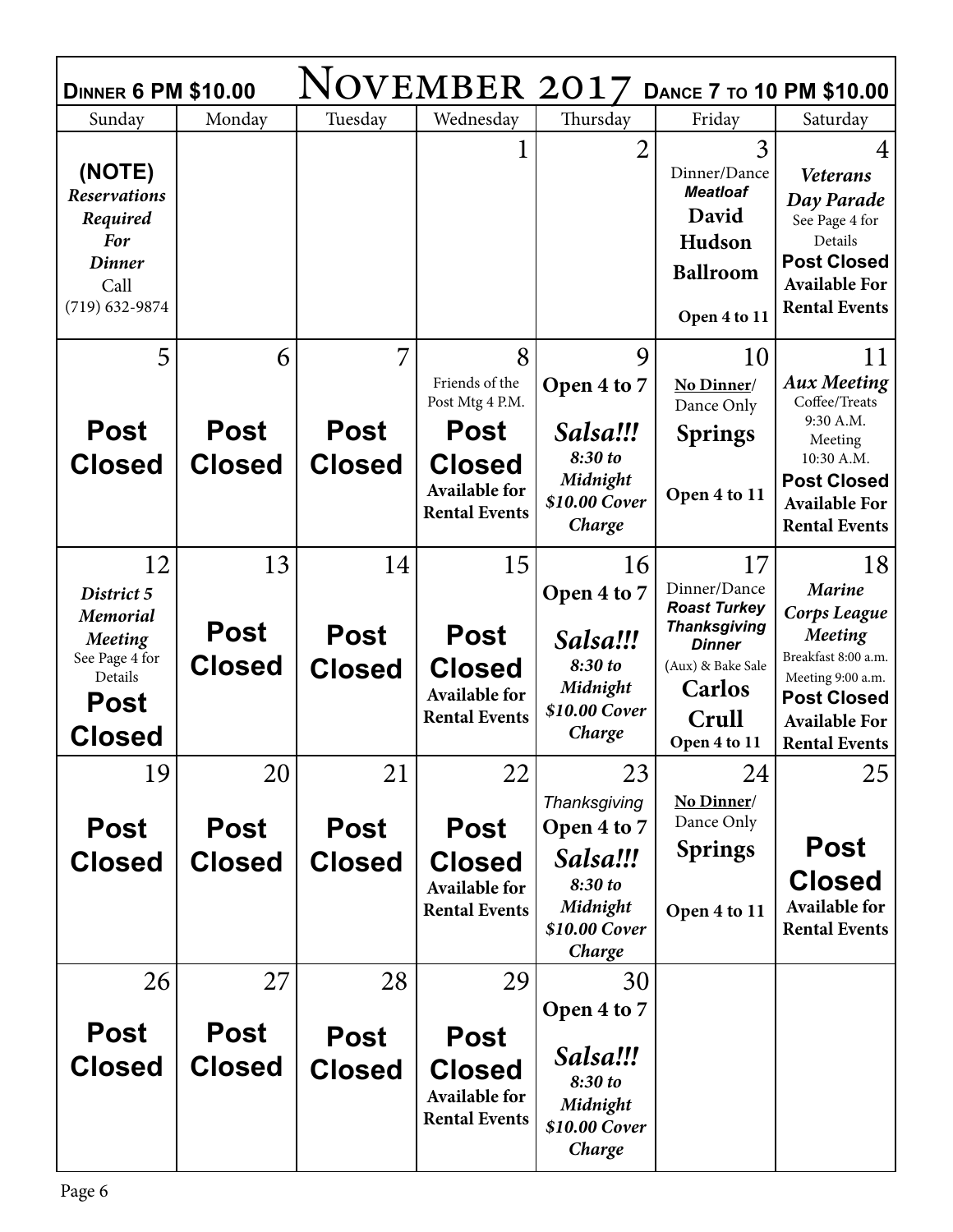| DECEMBER 2017<br><b>DANCE 7 TO 10 PM \$10.00</b><br><b>DINNER 6 PM \$10.00</b>                         |                                                               |                                    |                                                                                    |                                                                                 |                                                                                          |                                                                                                                                                      |  |  |  |
|--------------------------------------------------------------------------------------------------------|---------------------------------------------------------------|------------------------------------|------------------------------------------------------------------------------------|---------------------------------------------------------------------------------|------------------------------------------------------------------------------------------|------------------------------------------------------------------------------------------------------------------------------------------------------|--|--|--|
| Sunday                                                                                                 | Monday                                                        | Tuesday                            | Wednesday                                                                          | Thursday                                                                        | Friday                                                                                   | Saturday                                                                                                                                             |  |  |  |
| (NOTE)<br><b>Reservations</b><br>Required<br><b>For</b><br><b>Dinner</b><br>Call<br>$(719) 632 - 9874$ |                                                               | Egg<br><b>Sunday</b>               | <b>Nog</b><br>10<br><b>December</b>                                                | Party<br>$1-3$ p.m.                                                             | Dinner/Dance<br><b>Baked</b><br><b>Chicken</b><br><b>Carlos</b><br>Crull<br>Open 4 to 11 | $\overline{2}$<br><b>Post Meeting</b><br>Coffee 8:00 a.m.<br>Meeting 9:00 a.m.<br><b>Post Closed</b><br><b>Available For</b><br><b>Rental Events</b> |  |  |  |
| 3                                                                                                      | 4                                                             | 5                                  | 6                                                                                  | 7<br>Open 4 to 7                                                                | 8<br>No Dinner/<br>Dance Only                                                            | 9<br><b>Aux Meeting</b><br>Coffee/Treats<br>9:30 A.M.                                                                                                |  |  |  |
| <b>Post</b><br><b>Closed</b>                                                                           | <b>Post</b><br><b>Closed</b>                                  | <b>Post</b><br><b>Closed</b>       | <b>Post</b><br><b>Closed</b><br><b>Available for</b><br><b>Rental Events</b>       | Salsa!!!<br>8:30 to<br>Midnight<br>\$10.00 Cover<br>Charge                      | <b>Springs</b><br>Open 4 to 11                                                           | Meeting<br>10:30 A.M.<br><b>Post Closed</b><br><b>Available For</b><br><b>Rental Events</b>                                                          |  |  |  |
| 10                                                                                                     | 11<br><b>Post</b>                                             | 12<br><b>Post</b>                  | 13<br>Friends of the<br>Post Mtg 4 P.M.<br><b>Post</b>                             | 14<br>Open 4 to 7                                                               | 15<br>Dinner/Dance<br><b>Baked Ham</b><br><b>Christmas</b>                               | 16<br><b>Marine</b><br>Corps League<br><b>Meeting</b>                                                                                                |  |  |  |
| <b>Egg Nog</b><br>Party<br>$1 - 3 p.m.$                                                                | <b>Closed</b>                                                 | <b>Closed</b>                      | <b>Closed</b><br><b>Available for</b><br><b>Rental Events</b>                      | Salsa!!!<br>8:30 to<br>Midnight<br>\$10.00 Cover<br>Charge                      | <b>Dinner</b><br>(Aux) & Bake Sale<br><b>Carlos</b><br>Crull<br>Open 4 to 11             | Breakfast 8:00 a.m.<br>Meeting 9:00 a.m.<br><b>Post Closed</b><br><b>Available For</b><br><b>Rental Events</b>                                       |  |  |  |
| 17                                                                                                     | 18                                                            | 19                                 | 20                                                                                 | 21<br>Open 4 to 7                                                               | 22<br><b>No</b>                                                                          | 23                                                                                                                                                   |  |  |  |
| <b>Post</b><br><b>Closed</b>                                                                           | <b>Post</b><br><b>Closed</b>                                  | <b>Post</b><br><b>Closed</b>       | <b>Post</b><br><b>Closed</b><br><b>Available for</b><br><b>Rental Events</b>       | Salsa!!!<br>8:30 to<br>Midnight<br>\$10.00 Cover<br>Charge                      | Dinner<br><b>No</b><br><b>Dance</b>                                                      | <b>Post</b><br><b>Closed</b><br><b>Available for</b><br><b>Rental Events</b>                                                                         |  |  |  |
| 24/31<br><b>Christmas</b><br>Eve/<br><b>New</b><br>Year's Eve                                          | 25<br><b>Christmas</b><br>Day<br><b>Post</b><br><b>Closed</b> | 26<br><b>Post</b><br><b>Closed</b> | 27<br><b>Post</b><br><b>Closed</b><br><b>Available for</b><br><b>Rental Events</b> | 28<br>Open 4 to 7<br>Salsa!!!<br>8:30 to<br>Midnight<br>\$10.00 Cover<br>Charge | 29<br><b>No</b><br>Dinner<br><b>No</b><br><b>Dance</b>                                   | 30<br><b>Post</b><br><b>Closed</b><br><b>Available for</b><br><b>Rental Events</b>                                                                   |  |  |  |

г